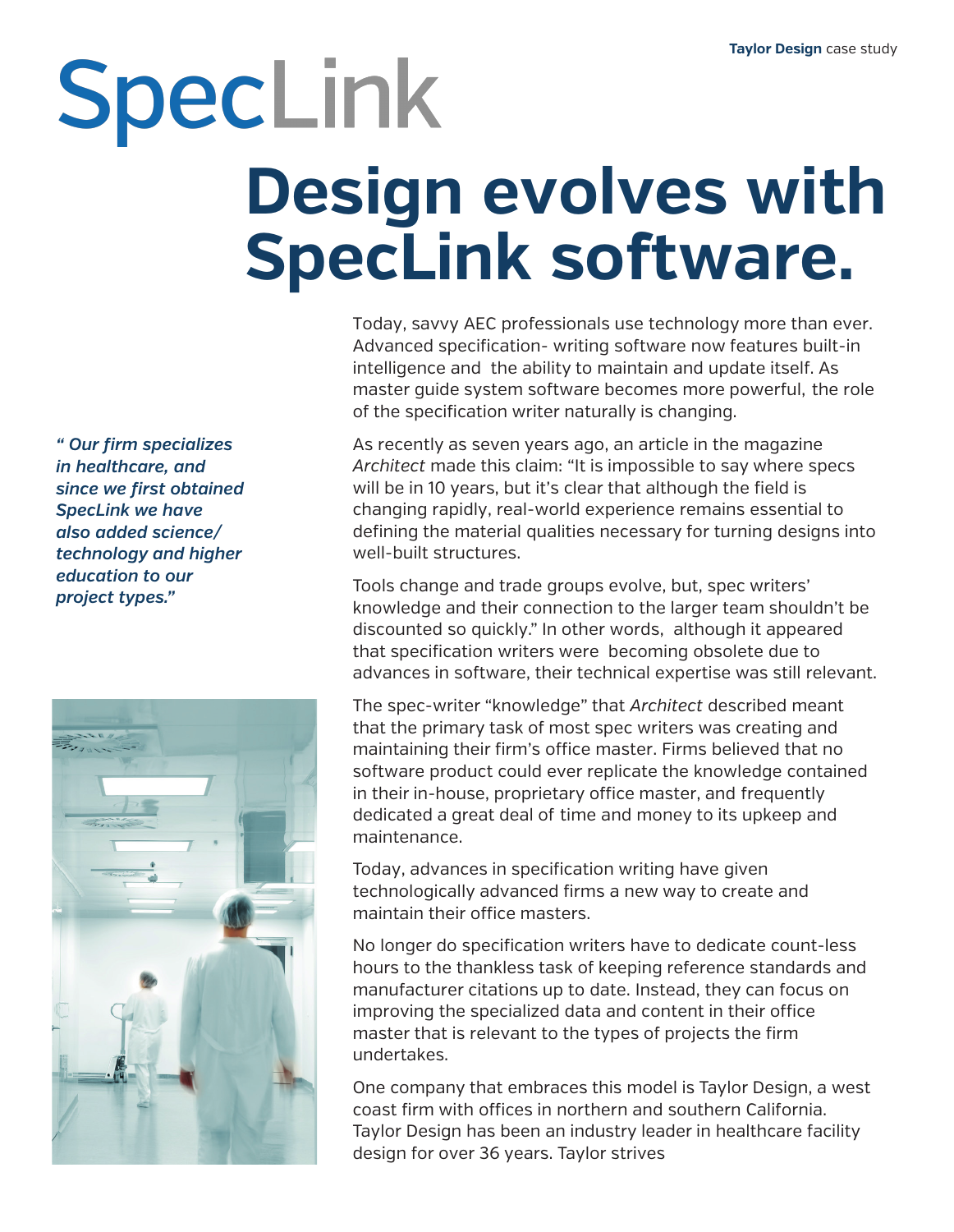

The Taylor Design Science and Technology department is committed to designing high-tech research environments. They strive to ensure that these complex science facilities fully complement workplace goals and the demands of equipment-intensive scientific buildings.

Taylor Design chose SpecLink to create an office master for its complex projects. According to Michael McLane, AIA CSI Principal of Taylor Design, "Our firm specializes in healthcare, and since we first obtained SpecLink-E, we have also added science/technology and higher education to our project types."

SpecLink is designed to reduce specification production time through its use of its built-in intelligence. This revolutionary software also allows for extremely fast editing and supports multiple users at multiple locations. Additionally, SpecLink seamlessly integrates with BSD's specialist BIM software that

"links" specifications with Revit models. This powerful tool automatically identifies discrepancies between a Revit model and the project's corresponding specifications.

Although Taylor Design might one day hire a full-time specification writer, they have so far been able to utilize SpecLink to produce their construction documents for small and medium size projects without having a dedicated specifications specialist. SpecLink is used in all project phases, from programming through construction administration. "We like SpecLink very much. It is doing what we need it to do." Michael McLane, AIA, CSI Principal, Taylor Design. The firm has an extensive project list and relies on utilizing the best software available to manage its workload.

SpecLink-E has allowed Taylor Design to update their specs automatically and painlessly without disruption; reduce errors and omissions; simplify sustainable design certification; and transition seamlessly from schematic to design development, and finally to full construction specifications using the same database.

Michael McLane, AIA, CSI, Principal of Taylor Design credits RIB by saying that "When we first obtained SpecLink-E, our Senior Construction Administrator and I were the only ones with spec writing experience. Given our workload on large projects, as well as other responsibilities, getting our master spec going took a lot longer to do than we would have preferred. However, we now have several senior staff members; one in each of our three offices, who are using SpecLink to generate project manuals for small and medium size projects.